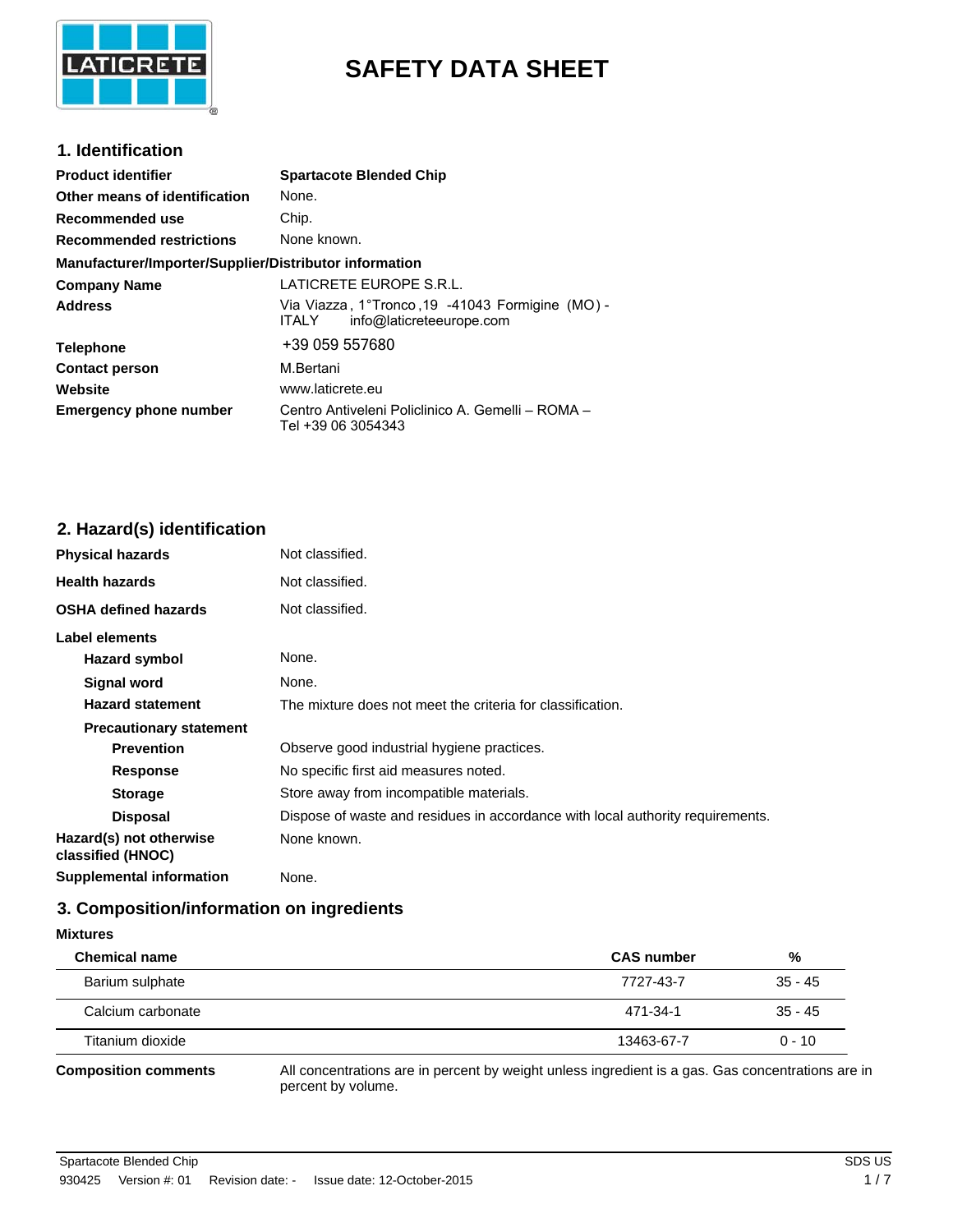## **4. First-aid measures**

| <b>Inhalation</b>                                                            | Remove victim to fresh air and keep at rest in a position comfortable for breathing. Call a physician<br>if symptoms develop or persist. |
|------------------------------------------------------------------------------|------------------------------------------------------------------------------------------------------------------------------------------|
| <b>Skin contact</b>                                                          | Wash off with soap and water. Get medical attention if irritation develops and persists.                                                 |
| Eye contact                                                                  | Get medical attention if irritation develops and persists. Rinse with water. Remove contact lenses,<br>if present and easy to do.        |
| Ingestion                                                                    | Rinse mouth. Get medical attention if symptoms occur.                                                                                    |
| <b>Most important</b><br>symptoms/effects, acute and<br>delayed              | Coughing. May cause eye irritation.                                                                                                      |
| Indication of immediate<br>medical attention and special<br>treatment needed | Provide general supportive measures and treat symptomatically.                                                                           |
| <b>General information</b>                                                   | Ensure that medical personnel are aware of the material(s) involved, and take precautions to<br>protect themselves.                      |
|                                                                              |                                                                                                                                          |

#### **5. Fire-fighting measures**

| Suitable extinguishing media                                     | Water fog. Foam. Dry chemical powder. Carbon dioxide (CO2).                                   |
|------------------------------------------------------------------|-----------------------------------------------------------------------------------------------|
| Unsuitable extinguishing<br>media                                | None known.                                                                                   |
| Specific hazards arising from<br>the chemical                    | During fire, gases hazardous to health may be formed.                                         |
| Special protective equipment<br>and precautions for firefighters | Self-contained breathing apparatus and full protective clothing must be worn in case of fire. |
| <b>Fire fighting</b><br>equipment/instructions                   | In case of fire and/or explosion do not breathe fumes.                                        |
| <b>General fire hazards</b>                                      | No unusual fire or explosion hazards noted.                                                   |

## **6. Accidental release measures**

| <b>Personal precautions,</b><br>protective equipment and<br>emergency procedures | Keep unnecessary personnel away. Keep upwind. Avoid formation of dust. Wear appropriate<br>protective equipment and clothing during clean-up. Ensure adequate ventilation.                |
|----------------------------------------------------------------------------------|-------------------------------------------------------------------------------------------------------------------------------------------------------------------------------------------|
| Methods and materials for<br>containment and cleaning up                         | Stop the flow of material, if this is without risk. Sweep or shovel up material and place in a clearly<br>labeled container for waste. Following product recovery, flush area with water. |
| <b>Environmental precautions</b>                                                 | Avoid discharge into drains, water courses or onto the ground.                                                                                                                            |
| 7. Handling and storage                                                          |                                                                                                                                                                                           |

Wear appropriate personal protective equipment. Avoid contact with eyes, skin, and clothing. Provide adequate ventilation. Observe good industrial hygiene practices. **Precautions for safe handling**

**Conditions for safe storage,** Keep container tightly closed. Store in a cool, dry place out of direct sunlight. **including any incompatibilities**

### **8. Exposure controls/personal protection**

#### **Occupational exposure limits**

**US. OSHA Table Z-1 Limits for Air Contaminants (29 CFR 1910.1000)**

| <b>Components</b>                    | Type       | Value              | Form                 |
|--------------------------------------|------------|--------------------|----------------------|
| Barium sulphate (CAS<br>7727-43-7)   | <b>PEL</b> | $5 \text{ mg/m}$ 3 | Respirable fraction. |
|                                      |            | 15 mg/m $3$        | Total dust.          |
| Calcium carbonate (CAS<br>471-34-1)  | <b>PEL</b> | $5 \text{ mg/m}$ 3 | Respirable fraction. |
|                                      |            | 15 mg/m $3$        | Total dust.          |
| Titanium dioxide (CAS<br>13463-67-7) | <b>PEL</b> | $15 \text{ mg/m}$  | Total dust.          |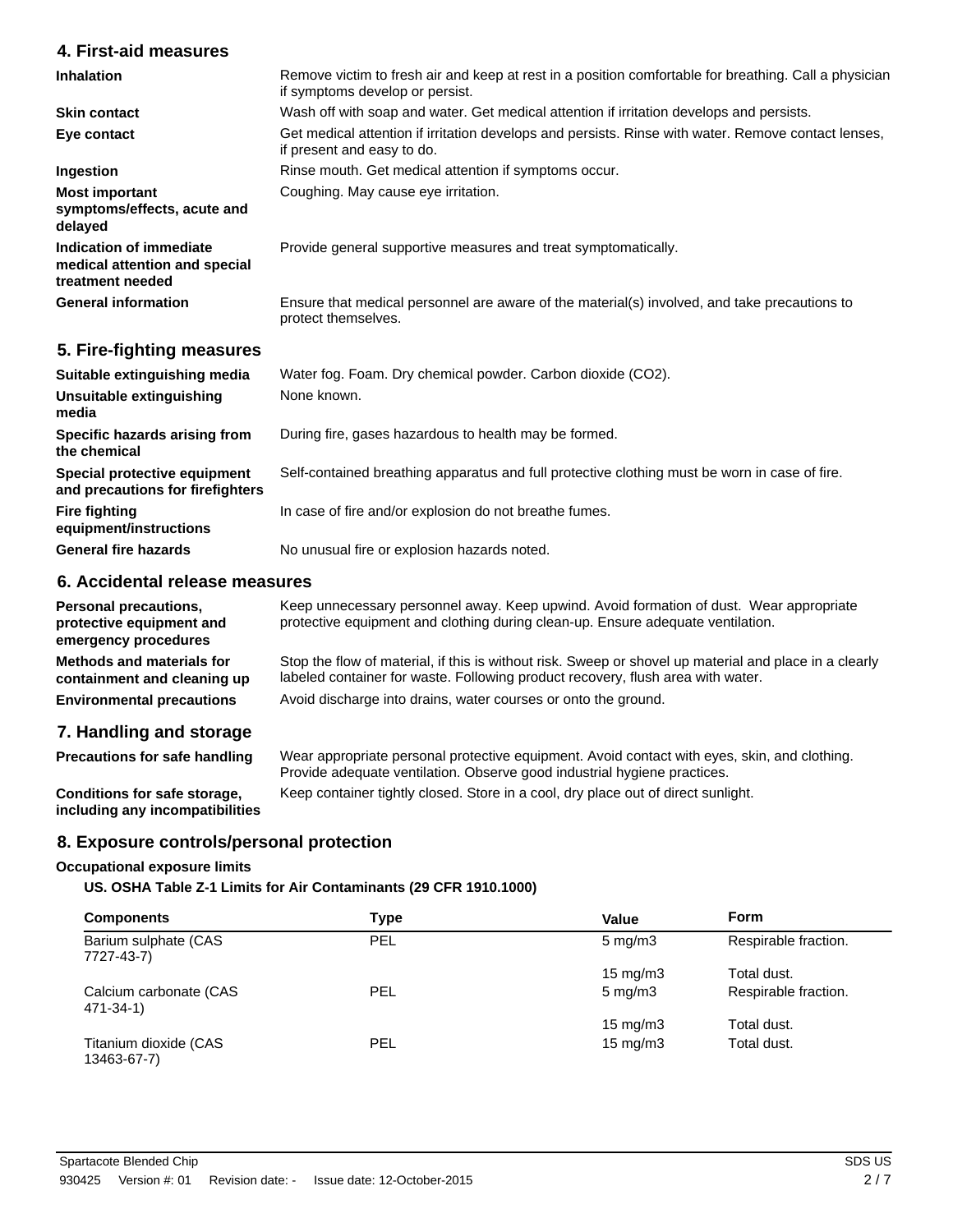#### **US. ACGIH Threshold Limit Values**

| <b>Components</b>                           | <b>Type</b>                                                                                                                                                                                                                                                                                                                                                                                                                        | Value              | Form                |
|---------------------------------------------|------------------------------------------------------------------------------------------------------------------------------------------------------------------------------------------------------------------------------------------------------------------------------------------------------------------------------------------------------------------------------------------------------------------------------------|--------------------|---------------------|
| Barium sulphate (CAS<br>7727-43-7)          | <b>TWA</b>                                                                                                                                                                                                                                                                                                                                                                                                                         | $5 \text{ mg/m}$ 3 | Inhalable fraction. |
| Titanium dioxide (CAS<br>13463-67-7)        | <b>TWA</b>                                                                                                                                                                                                                                                                                                                                                                                                                         | $10$ mg/m $3$      |                     |
| US. NIOSH: Pocket Guide to Chemical Hazards |                                                                                                                                                                                                                                                                                                                                                                                                                                    |                    |                     |
| <b>Components</b>                           | <b>Type</b>                                                                                                                                                                                                                                                                                                                                                                                                                        | Value              | <b>Form</b>         |
| Barium sulphate (CAS<br>7727-43-7)          | <b>TWA</b>                                                                                                                                                                                                                                                                                                                                                                                                                         | $5 \text{ mg/m}$ 3 | Respirable.         |
|                                             |                                                                                                                                                                                                                                                                                                                                                                                                                                    | $10$ mg/m $3$      | Total               |
| Calcium carbonate (CAS<br>471-34-1)         | <b>TWA</b>                                                                                                                                                                                                                                                                                                                                                                                                                         | $5 \text{ mg/m}$ 3 | Respirable.         |
|                                             |                                                                                                                                                                                                                                                                                                                                                                                                                                    | 10 mg/m3           | Total               |
| <b>Biological limit values</b>              | No biological exposure limits noted for the ingredient(s).                                                                                                                                                                                                                                                                                                                                                                         |                    |                     |
| Appropriate engineering<br>controls         | Good general ventilation (typically 10 air changes per hour) should be used. Ventilation rates<br>should be matched to conditions. If applicable, use process enclosures, local exhaust ventilation,<br>or other engineering controls to maintain airborne levels below recommended exposure limits. If<br>exposure limits have not been established, maintain airborne levels to an acceptable level. Provide<br>eyewash station. |                    |                     |
|                                             | Individual protection measures, such as personal protective equipment                                                                                                                                                                                                                                                                                                                                                              |                    |                     |
| <b>Eye/face protection</b>                  | Wear safety glasses with side shields (or goggles).                                                                                                                                                                                                                                                                                                                                                                                |                    |                     |
| <b>Skin protection</b>                      |                                                                                                                                                                                                                                                                                                                                                                                                                                    |                    |                     |
| <b>Hand protection</b>                      | Wear chemical-resistant, impervious gloves.                                                                                                                                                                                                                                                                                                                                                                                        |                    |                     |
| Other                                       | Wear appropriate chemical resistant clothing.                                                                                                                                                                                                                                                                                                                                                                                      |                    |                     |
| <b>Respiratory protection</b>               | In case of inadequate ventilation, use respiratory protection.                                                                                                                                                                                                                                                                                                                                                                     |                    |                     |
| <b>Thermal hazards</b>                      | Wear appropriate thermal protective clothing, when necessary.                                                                                                                                                                                                                                                                                                                                                                      |                    |                     |
| <b>General hygiene</b><br>considerations    | Always observe good personal hygiene measures, such as washing after handling the material<br>and before eating, drinking, and/or smoking. Routinely wash work clothing and protective<br>equipment to remove contaminants. Contaminated work clothing should not be allowed out of the<br>workplace.                                                                                                                              |                    |                     |

## **9. Physical and chemical properties**

| Appearance                                   | Solid.            |
|----------------------------------------------|-------------------|
| <b>Physical state</b>                        | Solid.            |
| Form                                         | Not available.    |
| Color                                        | Not available.    |
| Odor                                         | Odorless.         |
| <b>Odor threshold</b>                        | Not available.    |
| рH                                           | Not available.    |
| Melting point/freezing point                 | Not applicable.   |
| Initial boiling point and boiling<br>range   | Not applicable.   |
| <b>Flash point</b>                           | Not available.    |
| <b>Evaporation rate</b>                      | Not applicable.   |
| Flammability (solid, gas)                    | Not available.    |
| Upper/lower flammability or explosive limits |                   |
| <b>Flammability limit - lower</b><br>(%)     | Not available.    |
| <b>Flammability limit - upper</b><br>(%)     | Not available.    |
| Vapor pressure                               | Not available.    |
| <b>Vapor density</b>                         | Not Volatile.     |
| <b>Relative density</b>                      | 1.6 - 3.1 (H20=1) |
|                                              |                   |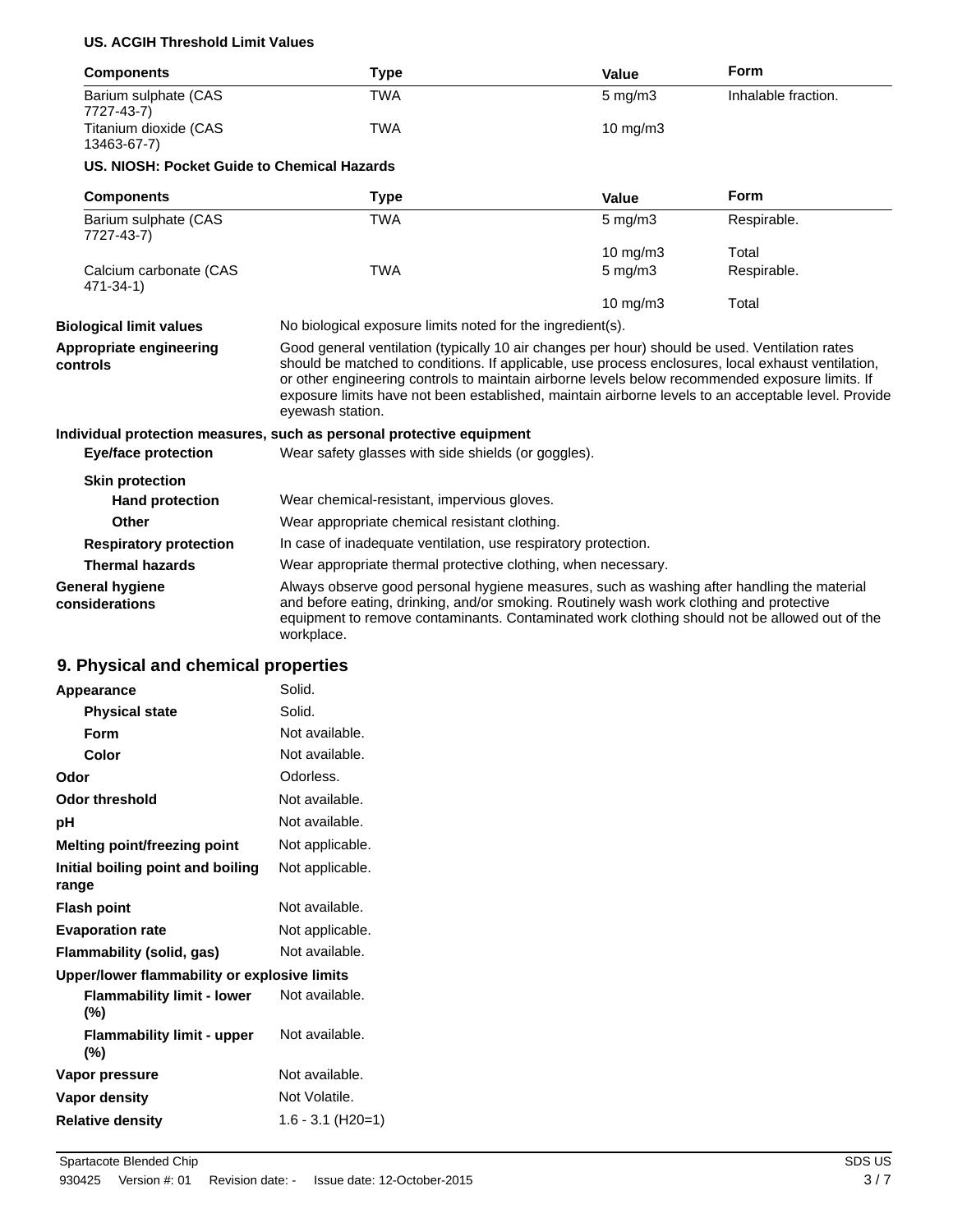## **10. Stability and reactivity**

| <b>Reactivity</b>                            | The product is stable and non-reactive under normal conditions of use, storage and transport. |
|----------------------------------------------|-----------------------------------------------------------------------------------------------|
| <b>Chemical stability</b>                    | Material is stable under normal conditions.                                                   |
| <b>Possibility of hazardous</b><br>reactions | No dangerous reaction known under conditions of normal use.                                   |
| <b>Conditions to avoid</b>                   | Contact with incompatible materials.                                                          |
| Incompatible materials                       | Strong oxidizing agents.                                                                      |
| <b>Hazardous decomposition</b><br>products   | No hazardous decomposition products are known.                                                |

## **11. Toxicological information**

| Information on likely routes of exposure                                           |                                                   |
|------------------------------------------------------------------------------------|---------------------------------------------------|
| <b>Inhalation</b>                                                                  | May cause irritation to the respiratory system.   |
| <b>Skin contact</b>                                                                | May cause irritation through mechanical abrasion. |
| Eye contact                                                                        | May cause eye irritation.                         |
| Ingestion                                                                          | May cause discomfort if swallowed.                |
| Symptoms related to the<br>physical, chemical and<br>toxicological characteristics | Coughing. May cause eye irritation.               |

#### **Information on toxicological effects**

| <b>Acute toxicity</b>                | May cause discomfort if swallowed.                                                                                  |                     |  |
|--------------------------------------|---------------------------------------------------------------------------------------------------------------------|---------------------|--|
| <b>Components</b>                    | <b>Species</b>                                                                                                      | <b>Test Results</b> |  |
| Barium sulphate (CAS 7727-43-7)      |                                                                                                                     |                     |  |
| Acute                                |                                                                                                                     |                     |  |
| Oral                                 |                                                                                                                     |                     |  |
| LD50                                 | Rat                                                                                                                 | 307 g/kg            |  |
| Calcium carbonate (CAS 471-34-1)     |                                                                                                                     |                     |  |
| Acute                                |                                                                                                                     |                     |  |
| Oral                                 |                                                                                                                     |                     |  |
| LD50                                 | Rat                                                                                                                 | 6450 mg/kg          |  |
| Titanium dioxide (CAS 13463-67-7)    |                                                                                                                     |                     |  |
| Acute                                |                                                                                                                     |                     |  |
| Inhalation                           |                                                                                                                     |                     |  |
| <b>LC50</b>                          | Rat                                                                                                                 | 3.43 mg/l, 4 Hours  |  |
| Oral                                 |                                                                                                                     |                     |  |
| LD50                                 | Rat                                                                                                                 | > 5000 mg/kg        |  |
| <b>Skin corrosion/irritation</b>     | May cause irritation through mechanical abrasion.                                                                   |                     |  |
| Serious eye damage/eye<br>irritation | May cause eye irritation.                                                                                           |                     |  |
| Respiratory or skin sensitization    |                                                                                                                     |                     |  |
| <b>Respiratory sensitization</b>     | No data available.                                                                                                  |                     |  |
| <b>Skin sensitization</b>            | Not a skin sensitizer.                                                                                              |                     |  |
| Germ cell mutagenicity               | No data available to indicate product or any components present at greater than 0.1% are<br>mutagenic or genotoxic. |                     |  |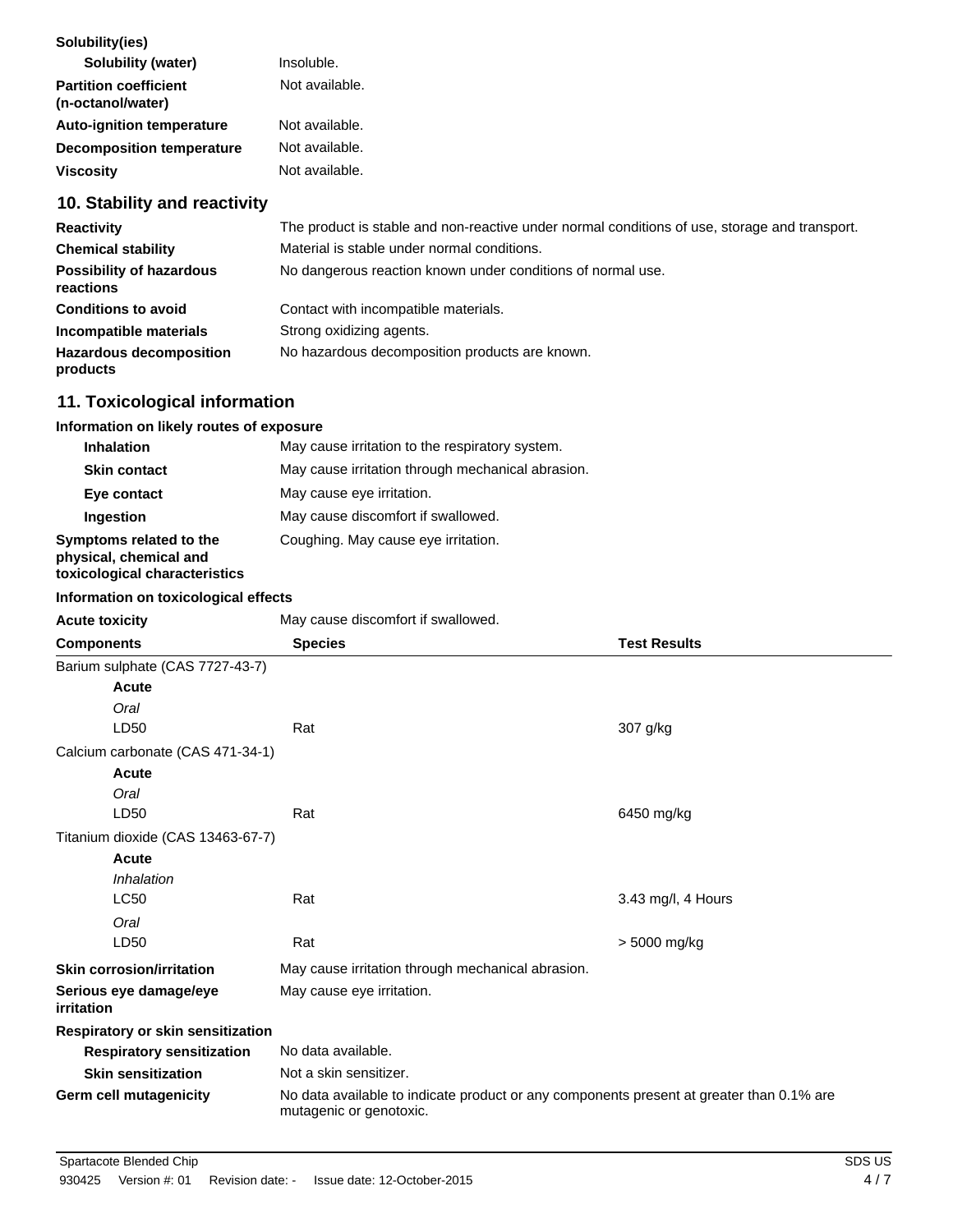| Carcinogenicity                                              | Not classified. Inhalation of titanium dioxide dust may cause cancer, however due to the physical<br>form of the product, inhalation of dust is not likely. |  |
|--------------------------------------------------------------|-------------------------------------------------------------------------------------------------------------------------------------------------------------|--|
|                                                              | <b>IARC Monographs. Overall Evaluation of Carcinogenicity</b>                                                                                               |  |
| Titanium dioxide (CAS 13463-67-7)                            | 2B Possibly carcinogenic to humans.                                                                                                                         |  |
| <b>NTP Report on Carcinogens</b>                             |                                                                                                                                                             |  |
| Not listed.                                                  |                                                                                                                                                             |  |
|                                                              | OSHA Specifically Regulated Substances (29 CFR 1910.1001-1050)                                                                                              |  |
| Not regulated.                                               |                                                                                                                                                             |  |
| <b>Reproductive toxicity</b>                                 | Based on available data, the classification criteria are not met.                                                                                           |  |
| <b>Specific target organ toxicity -</b><br>single exposure   | No data available.                                                                                                                                          |  |
| <b>Specific target organ toxicity -</b><br>repeated exposure | No data available.                                                                                                                                          |  |
| Aspiration hazard                                            | Due to the physical form of the product it is not an aspiration hazard.                                                                                     |  |
| <b>Further information</b>                                   | No other specific acute or chronic health impact noted.                                                                                                     |  |
|                                                              |                                                                                                                                                             |  |

## **12. Ecological information**

| <b>Ecotoxicity</b>                   | Not expected to be harmful to aquatic organisms.                                                                                                                                                      |                                                            |                              |
|--------------------------------------|-------------------------------------------------------------------------------------------------------------------------------------------------------------------------------------------------------|------------------------------------------------------------|------------------------------|
| <b>Components</b>                    |                                                                                                                                                                                                       | <b>Species</b>                                             | <b>Test Results</b>          |
| Barium sulphate (CAS 7727-43-7)      |                                                                                                                                                                                                       |                                                            |                              |
| <b>Aquatic</b>                       |                                                                                                                                                                                                       |                                                            |                              |
| Crustacea                            | EC <sub>50</sub>                                                                                                                                                                                      | Tubificid worm (Tubifex tubifex)                           | 28.61 - 38.03 mg/l, 48 hours |
| <b>Persistence and degradability</b> |                                                                                                                                                                                                       | No data is available on the degradability of this product. |                              |
| <b>Bioaccumulative potential</b>     | The product is not expected to bioaccumulate.                                                                                                                                                         |                                                            |                              |
| Mobility in soil                     | The product is insoluble in water and will sediment in water systems.                                                                                                                                 |                                                            |                              |
| Other adverse effects                | The product is not classified as environmentally hazardous. However, this does not exclude the<br>possibility that large or frequent spills can have a harmful or damaging effect on the environment. |                                                            |                              |

#### **13. Disposal considerations**

| <b>Disposal instructions</b>             | Dispose of contents/container in accordance with local/regional/national/international regulations.<br>Do not contaminate ponds, waterways or ditches with chemical or used container.                                 |
|------------------------------------------|------------------------------------------------------------------------------------------------------------------------------------------------------------------------------------------------------------------------|
| Hazardous waste code                     | The waste code should be assigned in discussion between the user, the producer and the waste<br>disposal company.                                                                                                      |
| Waste from residues / unused<br>products | Dispose of in accordance with local regulations. Empty containers or liners may retain some<br>product residues. This material and its container must be disposed of in a safe manner (see:<br>Disposal instructions). |
| Contaminated packaging                   | Empty containers should be taken to an approved waste handling site for recycling or disposal.<br>Since emptied containers may retain product residue, follow label warnings even after container is<br>emptied.       |

#### **14. Transport information**

#### **DOT**

Not regulated as dangerous goods.

**IATA**

Not regulated as dangerous goods.

#### **IMDG**

Not regulated as dangerous goods.

**Transport in bulk according to** Not applicable. **Annex II of MARPOL 73/78 and the IBC Code**

## **15. Regulatory information**

**US federal regulations**

This product is not known to be a "Hazardous Chemical" as defined by the OSHA Hazard Communication Standard, 29 CFR 1910.1200.

### **TSCA Section 12(b) Export Notification (40 CFR 707, Subpt. D)**

Not regulated.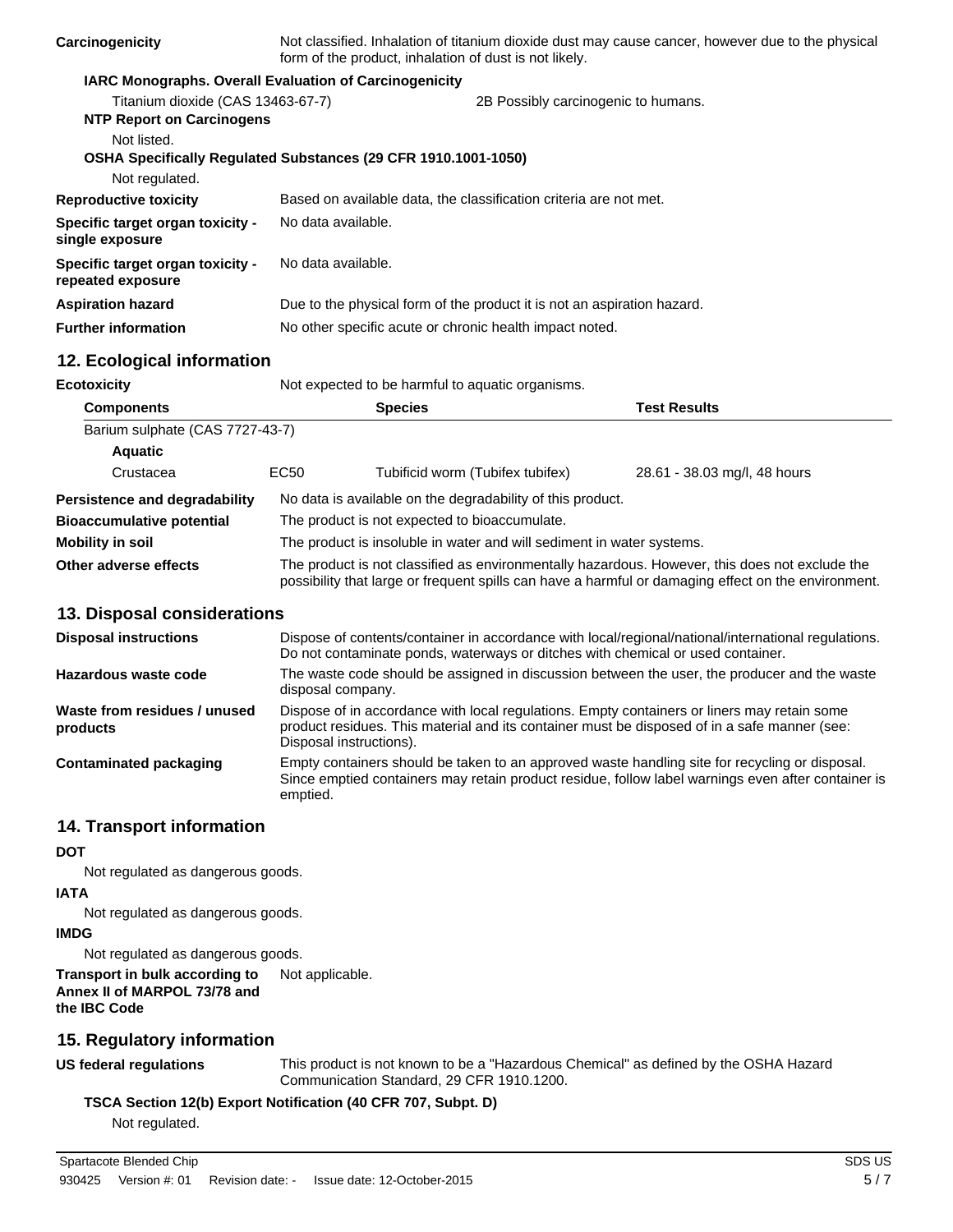|                                                                                                                                                                                                                                                                                                                                                                                                                    | OSHA Specifically Regulated Substances (29 CFR 1910.1001-1050)                                                                                                                    |                               |
|--------------------------------------------------------------------------------------------------------------------------------------------------------------------------------------------------------------------------------------------------------------------------------------------------------------------------------------------------------------------------------------------------------------------|-----------------------------------------------------------------------------------------------------------------------------------------------------------------------------------|-------------------------------|
| Not regulated.                                                                                                                                                                                                                                                                                                                                                                                                     |                                                                                                                                                                                   |                               |
| <b>CERCLA Hazardous Substance List (40 CFR 302.4)</b><br>Barium sulphate (CAS 7727-43-7)                                                                                                                                                                                                                                                                                                                           | <b>LISTED</b>                                                                                                                                                                     |                               |
|                                                                                                                                                                                                                                                                                                                                                                                                                    |                                                                                                                                                                                   |                               |
| <b>Hazard categories</b>                                                                                                                                                                                                                                                                                                                                                                                           | Superfund Amendments and Reauthorization Act of 1986 (SARA)<br>Immediate Hazard - No<br>Delayed Hazard - No<br>Fire Hazard - No<br>Pressure Hazard - No<br>Reactivity Hazard - No |                               |
| SARA 302 Extremely hazardous substance<br>Not listed.                                                                                                                                                                                                                                                                                                                                                              |                                                                                                                                                                                   |                               |
| SARA 311/312 Hazardous<br>chemical                                                                                                                                                                                                                                                                                                                                                                                 | No.                                                                                                                                                                               |                               |
| SARA 313 (TRI reporting)<br>Not regulated.                                                                                                                                                                                                                                                                                                                                                                         |                                                                                                                                                                                   |                               |
| Other federal regulations                                                                                                                                                                                                                                                                                                                                                                                          |                                                                                                                                                                                   |                               |
|                                                                                                                                                                                                                                                                                                                                                                                                                    | Clean Air Act (CAA) Section 112 Hazardous Air Pollutants (HAPs) List                                                                                                              |                               |
| Not regulated.                                                                                                                                                                                                                                                                                                                                                                                                     |                                                                                                                                                                                   |                               |
|                                                                                                                                                                                                                                                                                                                                                                                                                    | Clean Air Act (CAA) Section 112(r) Accidental Release Prevention (40 CFR 68.130)                                                                                                  |                               |
| Not regulated.<br><b>Safe Drinking Water Act</b><br>(SDWA)                                                                                                                                                                                                                                                                                                                                                         | Not regulated.                                                                                                                                                                    |                               |
| <b>US state regulations</b>                                                                                                                                                                                                                                                                                                                                                                                        | WARNING: This product contains chemicals known to the State of California to cause cancer.                                                                                        |                               |
| US. Massachusetts RTK - Substance List                                                                                                                                                                                                                                                                                                                                                                             |                                                                                                                                                                                   |                               |
| Barium sulphate (CAS 7727-43-7)<br>Calcium carbonate (CAS 471-34-1)<br>Titanium dioxide (CAS 13463-67-7)<br>Barium sulphate (CAS 7727-43-7)<br>Calcium carbonate (CAS 471-34-1)<br>Titanium dioxide (CAS 13463-67-7)<br>Barium sulphate (CAS 7727-43-7)<br>Calcium carbonate (CAS 471-34-1)<br>Titanium dioxide (CAS 13463-67-7)<br><b>US. Rhode Island RTK</b><br>Not regulated.<br>US. California Proposition 65 | US. New Jersey Worker and Community Right-to-Know Act<br>US. Pennsylvania Worker and Community Right-to-Know Law                                                                  |                               |
|                                                                                                                                                                                                                                                                                                                                                                                                                    | US - California Proposition 65 - Carcinogens & Reproductive Toxicity (CRT): Listed substance                                                                                      |                               |
| Titanium dioxide (CAS 13463-67-7)                                                                                                                                                                                                                                                                                                                                                                                  |                                                                                                                                                                                   |                               |
| <b>International Inventories</b>                                                                                                                                                                                                                                                                                                                                                                                   |                                                                                                                                                                                   |                               |
| Country(s) or region<br>Australia                                                                                                                                                                                                                                                                                                                                                                                  | <b>Inventory name</b><br>Australian Inventory of Chemical Substances (AICS)                                                                                                       | On inventory (yes/no)*<br>Yes |
| Canada                                                                                                                                                                                                                                                                                                                                                                                                             | Domestic Substances List (DSL)                                                                                                                                                    | Yes.                          |
| Canada                                                                                                                                                                                                                                                                                                                                                                                                             | Non-Domestic Substances List (NDSL)                                                                                                                                               | No                            |
| China                                                                                                                                                                                                                                                                                                                                                                                                              | Inventory of Existing Chemical Substances in China (IECSC)                                                                                                                        | Yes                           |
| Europe                                                                                                                                                                                                                                                                                                                                                                                                             | European Inventory of Existing Commercial Chemical<br>Substances (EINECS)                                                                                                         | Yes                           |
| Europe                                                                                                                                                                                                                                                                                                                                                                                                             | European List of Notified Chemical Substances (ELINCS)                                                                                                                            | No                            |
| Japan                                                                                                                                                                                                                                                                                                                                                                                                              | Inventory of Existing and New Chemical Substances (ENCS)                                                                                                                          | Yes                           |
| Korea                                                                                                                                                                                                                                                                                                                                                                                                              | Existing Chemicals List (ECL)                                                                                                                                                     | Yes                           |
| New Zealand                                                                                                                                                                                                                                                                                                                                                                                                        | New Zealand Inventory                                                                                                                                                             | Yes.                          |
| Philippines                                                                                                                                                                                                                                                                                                                                                                                                        | Philippine Inventory of Chemicals and Chemical Substances<br>(PICCS)                                                                                                              | Yes                           |